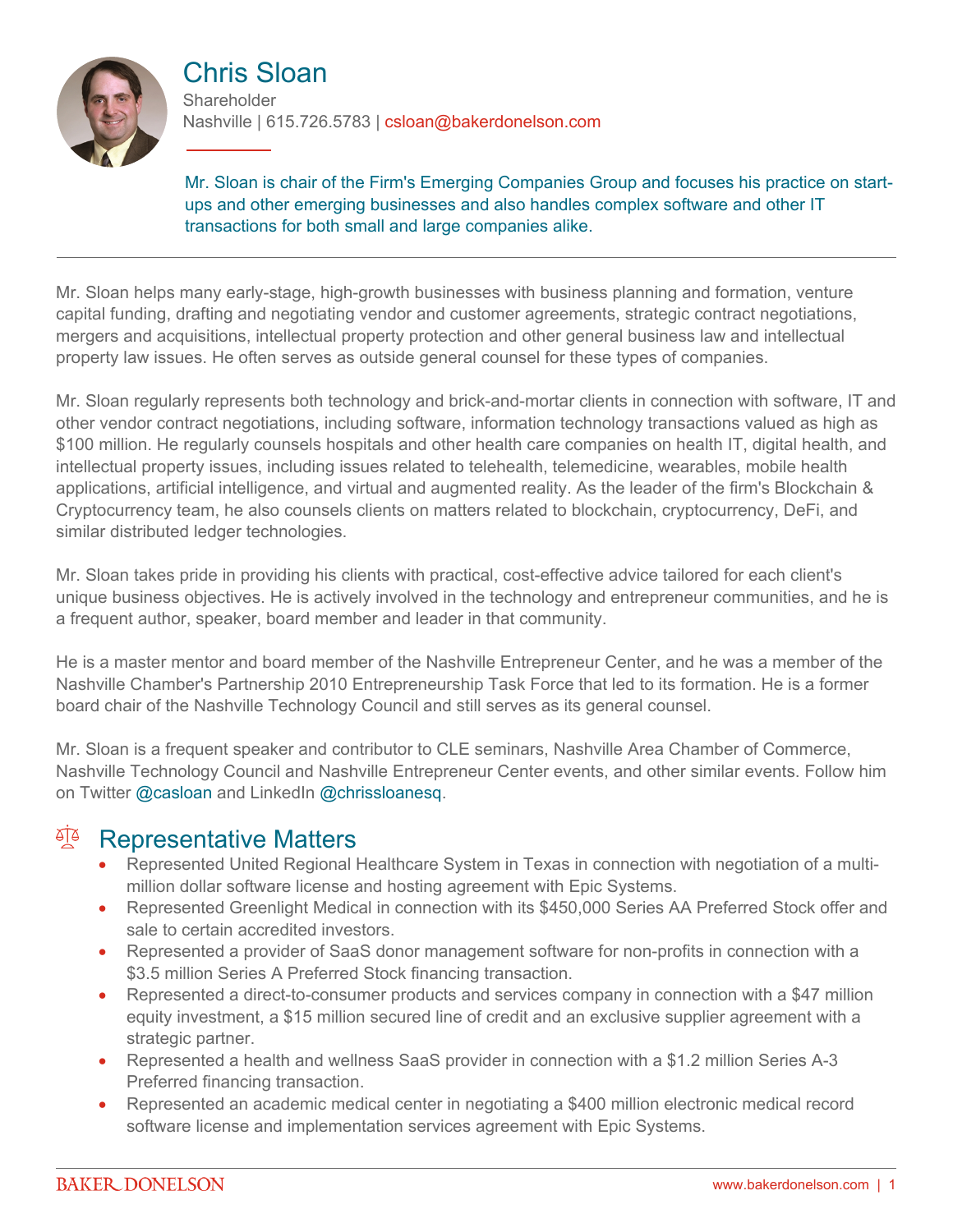- Represented an early stage Internet-of-Things (IoT) data analytics company in connection with raising \$2 million in convertible equity seed financing.
- Represented a medical gas manufacturing and distribution company in connection with the sale of all of its assets for \$8 million to a multi-national competitor.
- Represented a music tech company in connection with a convertible note fundraising from a large Silicon Valley venture capital firm in connection with a successful appearance on a reality TV show.
- Represented a health care IT analytics and services provider in connection with the sale of all of its assets to a large private health IT company in exchange for shares of stock valued at \$7 million, plus an earn-out.
- Represented a Nashville, Tennessee, management consulting firm in its acquisition by a Washington, D.C., business advisory and expert services firm focused on governance, risk, and compliance services, and strategy and operational improvement services.
- Advised a large hospital staffing firm in connection with the simultaneous negotiation of two competing post-acute HER agreements, including advice on final vendor selection, source code escrow, and issue tracking and management.
- Served as lead counsel on behalf of a medical staffing company in the acquisition of assets of a technology company servicing emergency departments through provision of analytics.
- Represented a startup health analytics company in acquiring the assets of an existing company including a recapitalization of the existing company.
- Represented an Atlanta online fitness startup in connection with its \$1.1 million Series Seed Preferred Stock financing transaction to grow its team and expand its customer base.

# $\mathbb{Y}$  Professional Honors & Activities

- Listed in *The Best Lawyers in America*® in Intellectual Property Law (2005 2006, 2009 2010); Information Technology Law (2007 – 2022); Copyright Law (2011 – 2022); Corporate Law (2013 – 2022); Trademark Law (2011 – 2022); Business Organizations (2018 – 2022)
- Named the *Best Lawyers'* 2016 Nashville Information Technology Law "Lawyer of the Year"
- Listed as a Rising Star in *Mid-South Super Lawyers* (2011 2013)
- Former Chairman of the Board, Member of Board of Directors and Executive Committee Nashville Technology Council
- Board of Directors Life Science Tennessee
- Board of Directors Nashville Entrepreneur Center
- Honorary Member Entrepreneurship Honor Society Sigma Nu Tau, Belmont University's Center for Entrepreneurship
- Named "Top 40 Professional in Tennessee Under 40," *Nashville Business Journal* (2013)
- Listed *Nashville Post* "In Charge" list Technology (2011 2012)
- Named "Power Leaders in Technology" by the *Nashville Business Journal* (2011, 2012)
- Selected as the "WorkIT Nashville Advocate of the Month" by the Nashville Area Chamber of Commerce (March 2013)
- Executive Committee and Intellectual Property Committee Tennessee Bar Association
- Founding Board of Directors Nashville Preparatory Charter School
- Member Nashville, Tennessee and American Bar Associations
- Member Partnership 2010 Entrepreneurship Task Force
- Member American Health Law Association
- Mentor JumpStart Foundry
- Member Startup Tennessee Advisory Board
- Judge Startup of the Year Summit (Memphis, 2019)
- Member Steering Committee, Nashville Internet Exchange
- Former Member International Association of Privacy Professionals (CIPP/E)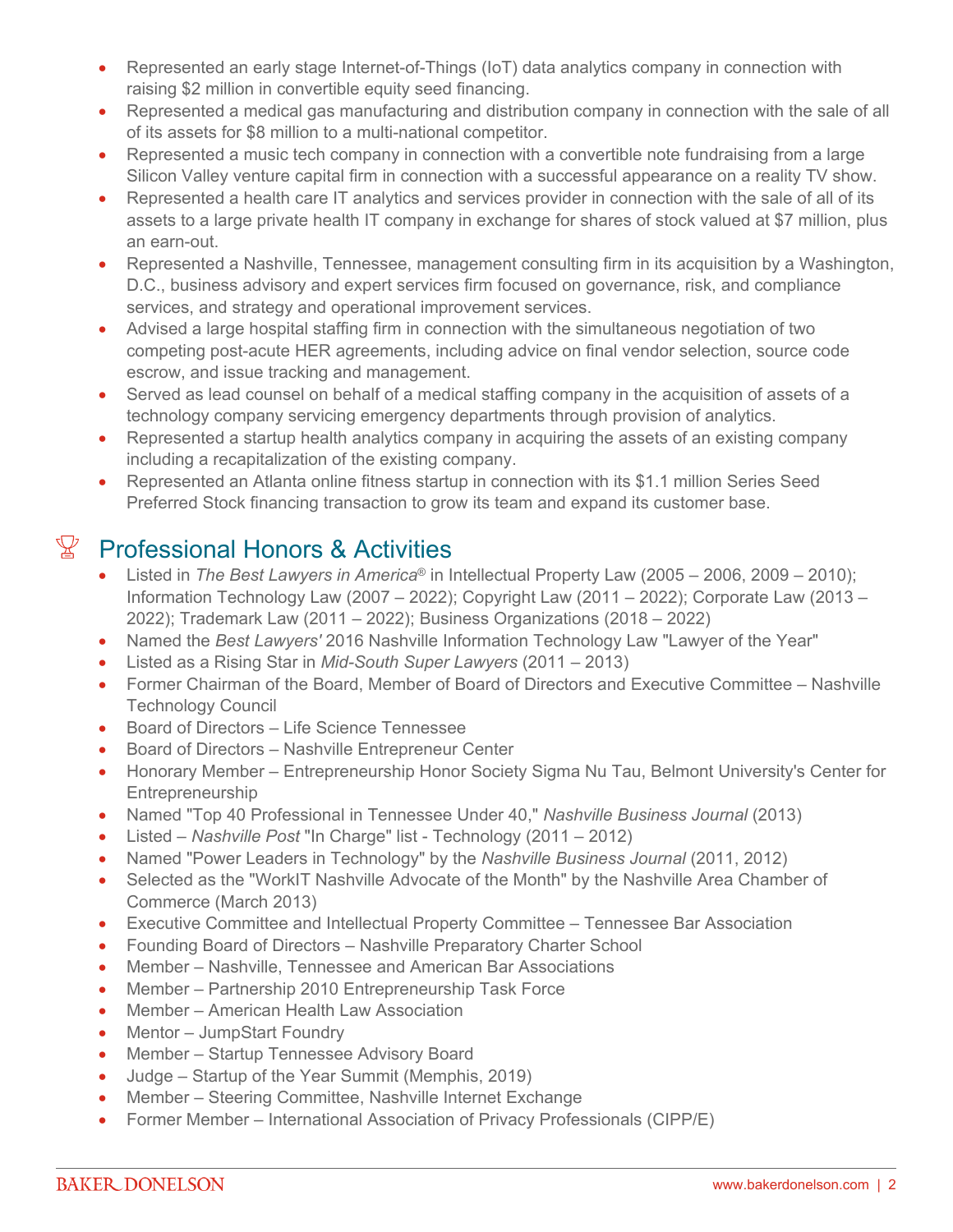# Interests

Mr. Sloan is actively involved in many conservation organizations locally, nationally and internationally. He is one of the more widely recognized regional experts on bird identification and distribution, and he co-authors a quarterly column on birds of Tennessee & Kentucky for *North American Birds*. Several of his papers on birds have been accepted and published in scientific journals. Mr. Sloan is also an avid nature photographer and has sold photos to publications in North America and Europe. Some of his pictures can be found at [www.chrissloanphotography.com.](http://www.chrissloanphotography.com/) He is the co-author of ["Birds of Tennessee: A New](http://www.amazon.com/Birds-Tennessee-New-Annotated-Checklist/dp/1507815751/)  [Annotated Checklist](http://www.amazon.com/Birds-Tennessee-New-Annotated-Checklist/dp/1507815751/)", published in July 2015.

#### **Publications**

- "Tennessee's DAO Statute: A Trendsetter For Blockchain-Based Corporate Governance" (May 2022)
- "Risks and Advantages of Using Offshore Vendors," *Today's General Counsel* (June 2021)
- "SEC v. Ripple: Implications of Ripple's Fair Notice Defense," *CrowdFund Insider* (June 2021)
- "Proposed SEC Rules Provide Exemption for Finder's Fees," *Bloomberg Law* (February 2021)
- "Raising Capital During the Pandemic," *Nashville Post* (September 2020)
- "Guest Column: Baker Donelson Shareholder on Entrepreneurship Amid the Pandemic," *Memphis Business Journal* (July 2020)
- "Life Insurance Agencies and the Key Person Problem," *ThinkAdvisor* (February 2020)
- "Disruptive Healthcare and the Law," *Healthcare Business Today* (August 2019)
- "Six Tips for Startups Outside of Traditional VC Hubs," Young Upstarts (December 2018)
- "Best Practices for Startup Founder Equity," *VC-List* (May 2017)
- "Attention, Startups: Don't Say This to Investors," *Nashville Business Journal* (March 2016)
- "How to Create Barriers to Entry That Protect Your Business," *American City Business Journals* (December 2015)
- "What NOT to Say to a Potential Investor," *VC-List* (November 2015)
- "When Should a Startup Raise Capital," *VC-List* (October 2015)
- "Equity Crowdfunding: What Happens After the Deal is Done?," *VC-List* (September 2015)
- "Why Claiming 'No Competition' Can Lead To No Funding," *The American City Business Journals* (June 2015)
- "Bill Could Grease the Skids for M&A Deals," *Nashville Business Journal* (May 2014)
- "Intellectual Property Boosts Value of Business," *Nashville Business Journal* (May 2014)
- "Four Common and Avoidable Mistakes Small Businesses Make," *Small Business Today*, Houston (May 2014)
- "Avoid These Common Startup Legal Mistakes," *Nashville Business Journal* (May 2013)
- Co-author "Chapter 5: Licensing Intellectual Property," *Intellectual Property Deskbook*, American Bar Association Business Law Section (2013)

### **<u><b>Speaking Engagements**</u>

- "COVID-19 Town Hall for Business Leaders," Petra Coach (August 2020)
- "How Good Legal Contracts Impact Your Business," podcast (May 2018)
- Panelist "How Tech Tools & Other Innovative Solutions Contribute to Economic Development in the 21st Century," DIG SOUTH Tech Conference, Charleston, South Carolina (April 2018)
- "Advancing in a Digital Marketplace" (April 2018)
- Moderator "Ask Me Anything with Senator Bill Frist, M.D.," Launch Tennessee's 36|86 Conference (June 2017)
- Moderator "Partnering with Large Corporations," Health:Further 2016 Conference, Nashville, Tennessee (August 2016)
- Guest "Boston Style Bluegrass: Phones, drones, privacy for royals and more," *This Week in Law* (September 2012)